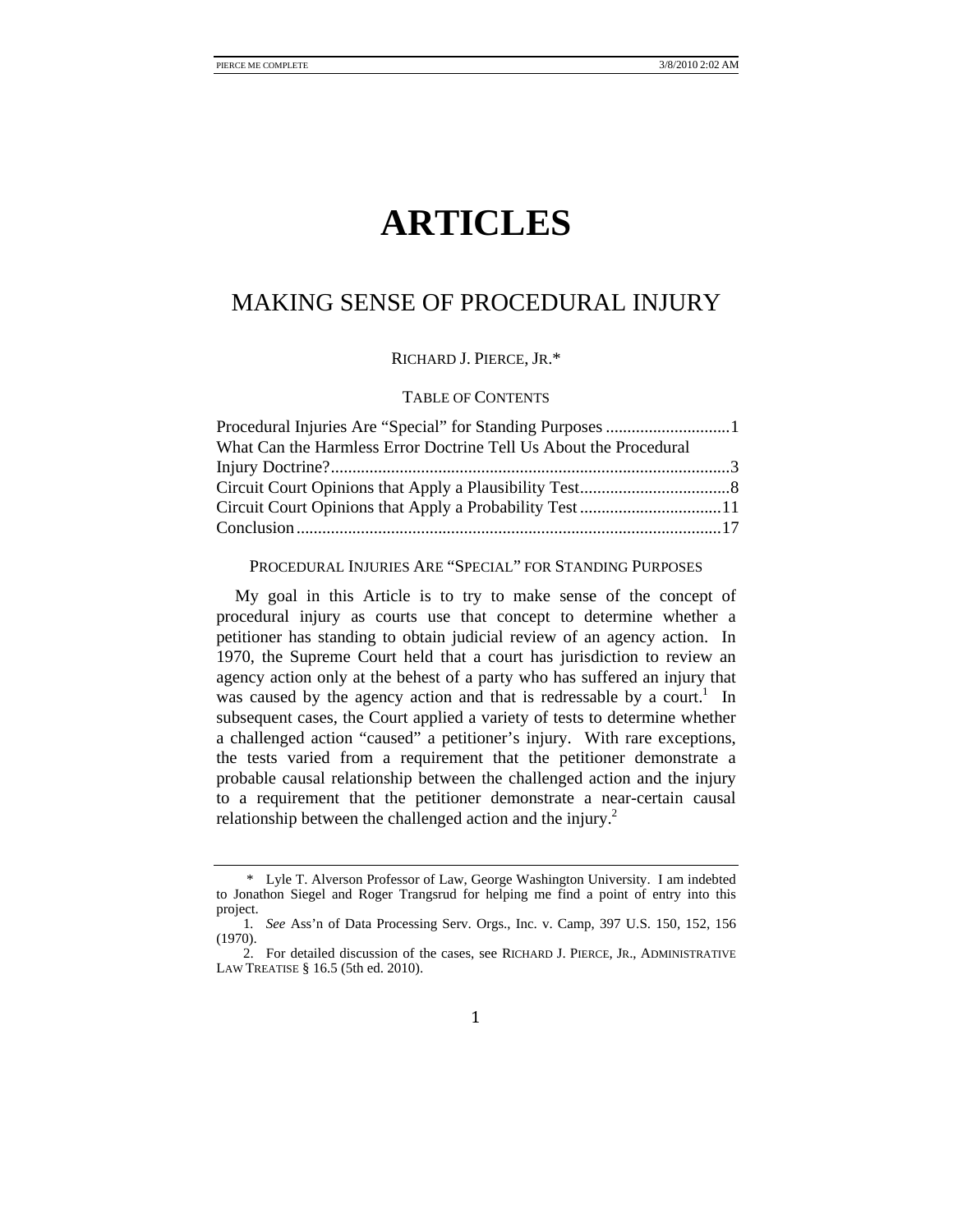In a footnote in its 1992 opinion in *Lujan v. Defenders of Wildlife*, however, the Court singled out procedural injuries for special treatment:

There is this much truth to the assertion that "procedural rights" are special: The person who has been accorded a procedural right to protect his concrete interests can assert that right without meeting all the normal standards for redressability and immediacy. Thus, under our case law, one living adjacent to the site for proposed construction of a federally licensed dam has standing to challenge the licensing agency's failure to prepare an environmental impact statement, even though he cannot establish with any certainty that the statement will cause the license to be withheld or altered, and even though the dam will not be completed for many years.<sup>3</sup>

In a sense, the Court's acknowledgment that procedural injuries are "special" for standing purposes was no more than belated recognition of a reality that should have been obvious to any student of administrative law. In thousands of cases, courts have routinely decided whether an agency erred by refusing to grant a petitioner a statutorily or constitutionally required procedure, e.g., a hearing without requiring the petitioner to demonstrate that the agency certainly, or even probably, would have reached a different result if it had granted the petitioner's request for a hearing. Courts have long been willing to address the procedural issue based only on a petitioner's claim that it raised a material issue of contested fact that might plausibly be resolved differently after a hearing without any mention of standing. Yet, since the Court had not previously addressed the issue of standing to redress a procedural injury, the 1992 footnote induced many circuit courts to address, for the first time, the question of when an alleged procedural injury suffered by a petitioner qualifies the petitioner for standing.<sup>4</sup>

The circuit court opinions fall in two categories with respect to the nature of the causal relationship required between the omitted procedure and a substantive result that is unfavorable to the petitioner. In many cases, a petitioner prevails by alleging only unlawful deprivation of a procedural

 <sup>3. 504</sup> U.S. 555, 572 n.7 (1992).

 <sup>4.</sup> Many of the procedural injury cases are resolved by deciding whether the procedure the agency failed to provide affected what the Court refers to as a "separate concrete interest" of the petitioner, e.g., the agency action would damage a tract of land the petitioner uses for recreational purposes. I have discussed that class of disputes in detail elsewhere. *See, e.g.*, Richard J. Pierce, Jr., *Issues Raised by* Friends of the Earth v. Laidlaw Environmental Services*: Access to the Courts for Environmental Plaintiffs*, 11 DUKE ENVTL. L. & POL'Y F. 207, 210 (2001); Richard J. Pierce, Jr., *Is Standing Law or Politics?*, 77 N.C. L. REV. 1741, 1752–58 (1999). For purposes of this Article, I am ignoring that important class of cases. I am focusing only on cases in which the agency's failure to provide the procedure at issue jeopardizes a separate concrete interest of the petitioner and in which the only question the court must resolve is whether the petitioner has demonstrated an adequate causal relationship between the omission of that procedure and the resolution of the underlying substantive dispute against the petitioner.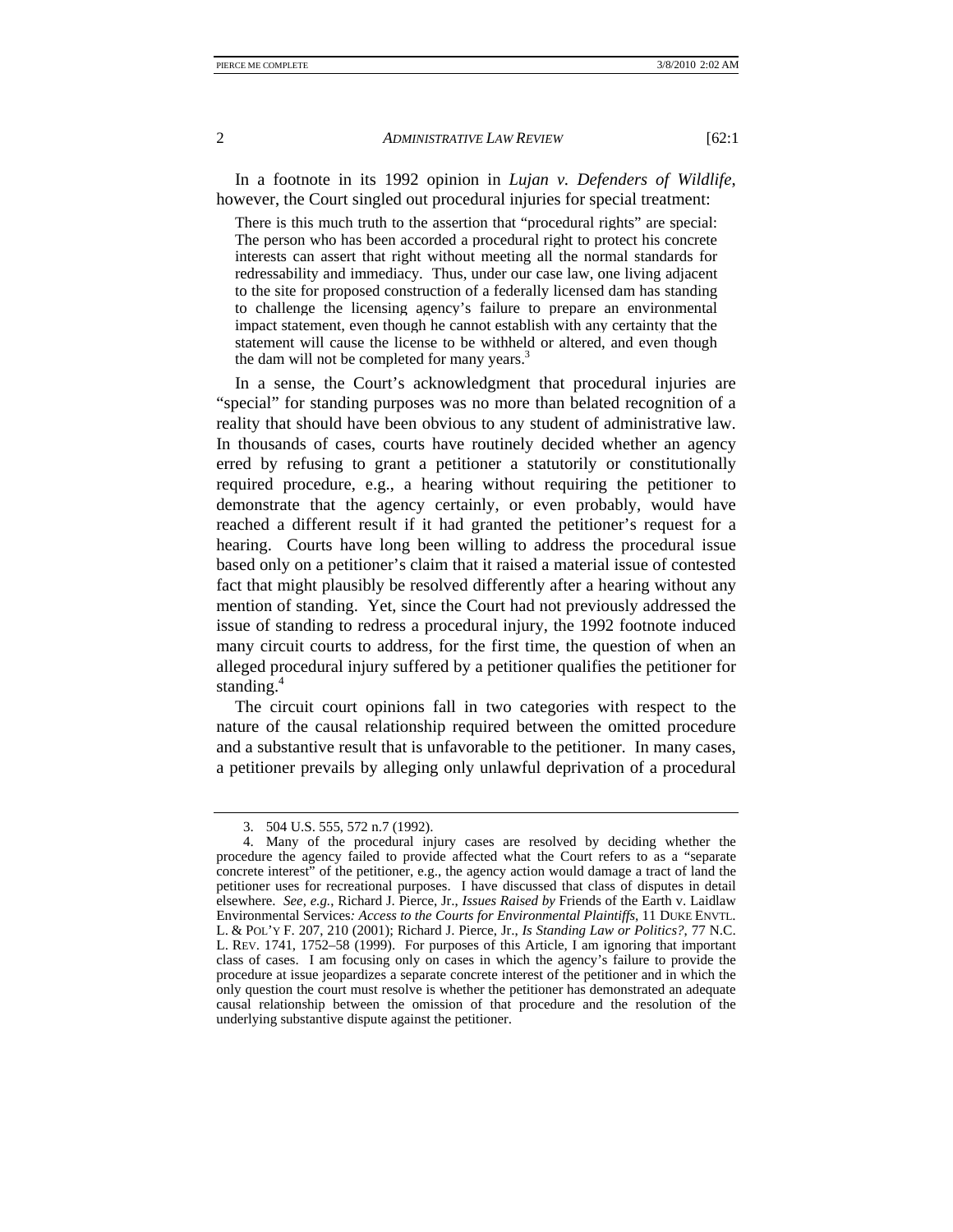right that might plausibly have changed the outcome of a substantive dispute.<sup>5</sup> In other cases, however, a petitioner loses because a court concludes that the petitioner did not demonstrate that "it is substantially probable that the procedural breach will cause the essential injury to the plaintiff's own interest."<sup>6</sup> The choice of which causal test to apply is outcome determinative. When a court applies the plausibility standard, it holds that the petitioner has standing because it is almost always plausible that the provision of a procedural safeguard will change the outcome of a case. Conversely, when a court applies the probability standard, it holds that the petitioner lacks standing because it is usually impossible to prove that the provision of a procedural safeguard will probably change the outcome.

# WHAT CAN THE HARMLESS ERROR DOCTRINE TELL US ABOUT THE PROCEDURAL INJURY DOCTRINE?

The Supreme Court has helped to provide a way of making sense of the procedural injury cases in its 2009 opinion of *Shinseki v. Sanders*. 7 In *Shinseki*, the Court addressed another long-neglected question: when is an agency's failure to provide a required procedure an error so harmless that a reviewing court should not use the omission as a basis to vacate the agency action, remand the agency action, or both. The procedural injury test and the harmless error test are doctrinally discrete. A court applies the procedural injury test at the beginning of the review process to determine whether an agency's omission of an arguably required procedure has caused an injury sufficient to confer jurisdiction on the court to review the challenged action. A court applies the harmless error test at the end of the review process to determine whether an agency's omission of a required procedure constituted an error so unlikely to cause harm that the court would not be justified in vacating the challenged action, remanding it, or both.

Those differences in the timing, procedural posture, and effects of application of the procedural injury and harmless error doctrines are important because they limit the value of any direct analogy between the two doctrines. This Article will first discuss the similarities between the

<sup>5</sup>*. E.g.*, Elec. Power Supply Ass'n v. FERC, 391 F.3d 1255, 1261–62 (D.C. Cir. 2004) (acknowledging that if the Association's procedural rights had been violated, the decisionmaking would be affected); FEC v. NRA Political Victory Fund, 6 F.3d 821, 824 (D.C. Cir. 1993) (finding error with the lower court's holding that the petitioner needed to allege a different outcome would have occurred in the agency's decision).

 <sup>6.</sup> Ctr. for Law & Educ. v. Dep't of Educ., 396 F.3d 1152, 1159 (D.C. Cir. 2005) (quoting Fla. Audubon Soc'y v. Bentsen, 94 F.3d 658, 665 (D.C. Cir. 1996) (en banc)).

 <sup>7. 129</sup> S. Ct. 1696 (2009).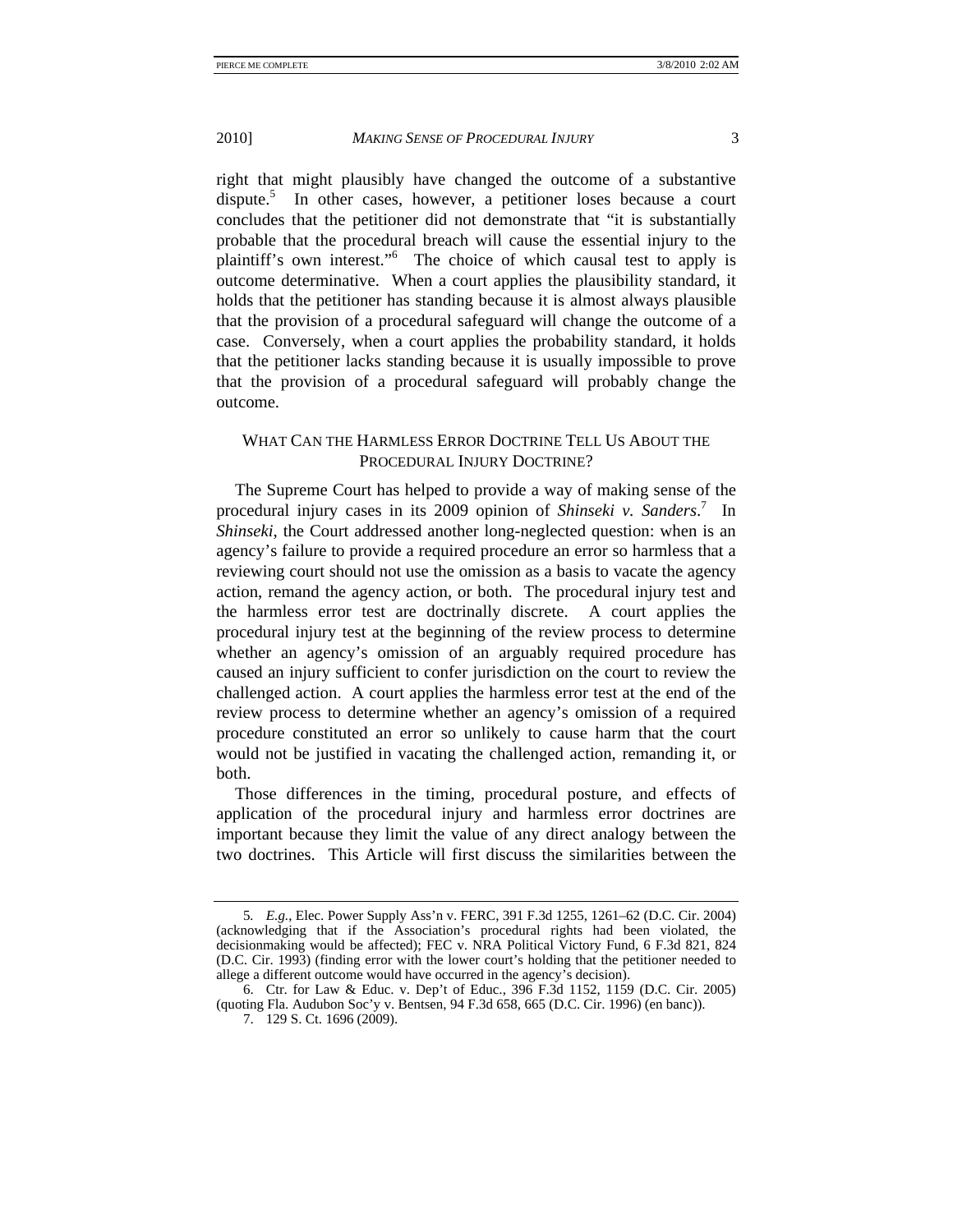two doctrines and later will discuss the implications of the differences between the two.

The procedural injury doctrine and the harmless error doctrine are logically and functionally related. If a court concludes that a procedure is so important that its omission produced harm sufficient to justify a court in vacating or remanding the agency action, or both, it seems logical that the court also should conclude that omission of the procedure caused the petitioner to suffer a procedural injury. The converse does not follow, however. A court cannot effectively evaluate many claims that a procedural error was harmless without reviewing the entire record of the proceeding. A court cannot engage in that review process unless it first determines that the petitioner suffered a procedural injury sufficient to allow the court to review the record of the agency action the petitioner is challenging.

In *Shinseki*, the Court held that § 706 of the Administrative Procedure Act  $(APA)^8$  codifies the version of the harmless error rule that courts have long applied in civil cases.<sup>9</sup> The Court then criticized and rejected the version of the harmless error rule that the Federal Circuit had been applying to decisionmaking by the Department of Veterans Affairs. The Court rejected the Federal Circuit's version for three reasons: (1) it relied on a series of "mandatory presumptions and rigid rules rather than casespecific application of judgment, based upon examination of the record," (2) it imposed an unreasonably high burden on the agency, and (3) it imposed the burden of showing that an error was harmless on the agency.<sup>10</sup>

The Court then instructed lower courts to apply the harmless error rule to agencies the same way courts apply the rule to civil cases. The Court emphasized that the courts must apply the rule in a flexible manner, with the results dependent on the nature of the error and its likely effects on the outcome of the case:

[T]he factors that inform a reviewing court's "harmless-error" determination are various, potentially involving, among other case-specific factors, an estimation of the likelihood that the result would have been different, an awareness of what body (jury, lower court, administrative agency) has the authority to reach that result, a consideration of the error's likely effects on the perceived fairness, integrity, or public reputation of judicial proceedings, and a hesitancy to generalize too broadly about particular kinds of errors when the specific factual circumstances in which the error arises may well make all the difference.<sup>11</sup>

 <sup>8. 5</sup> U.S.C. § 706 (2006) ("[A] court shall review the whole record . . . and due account shall be taken of the rule of prejudicial error.").

 <sup>9. 129</sup> S. Ct. at 1704 (incorporating § 706 into its opinion).

<sup>10</sup>*. Id.* at 1704–05.

<sup>11</sup>*. Id.* at 1707.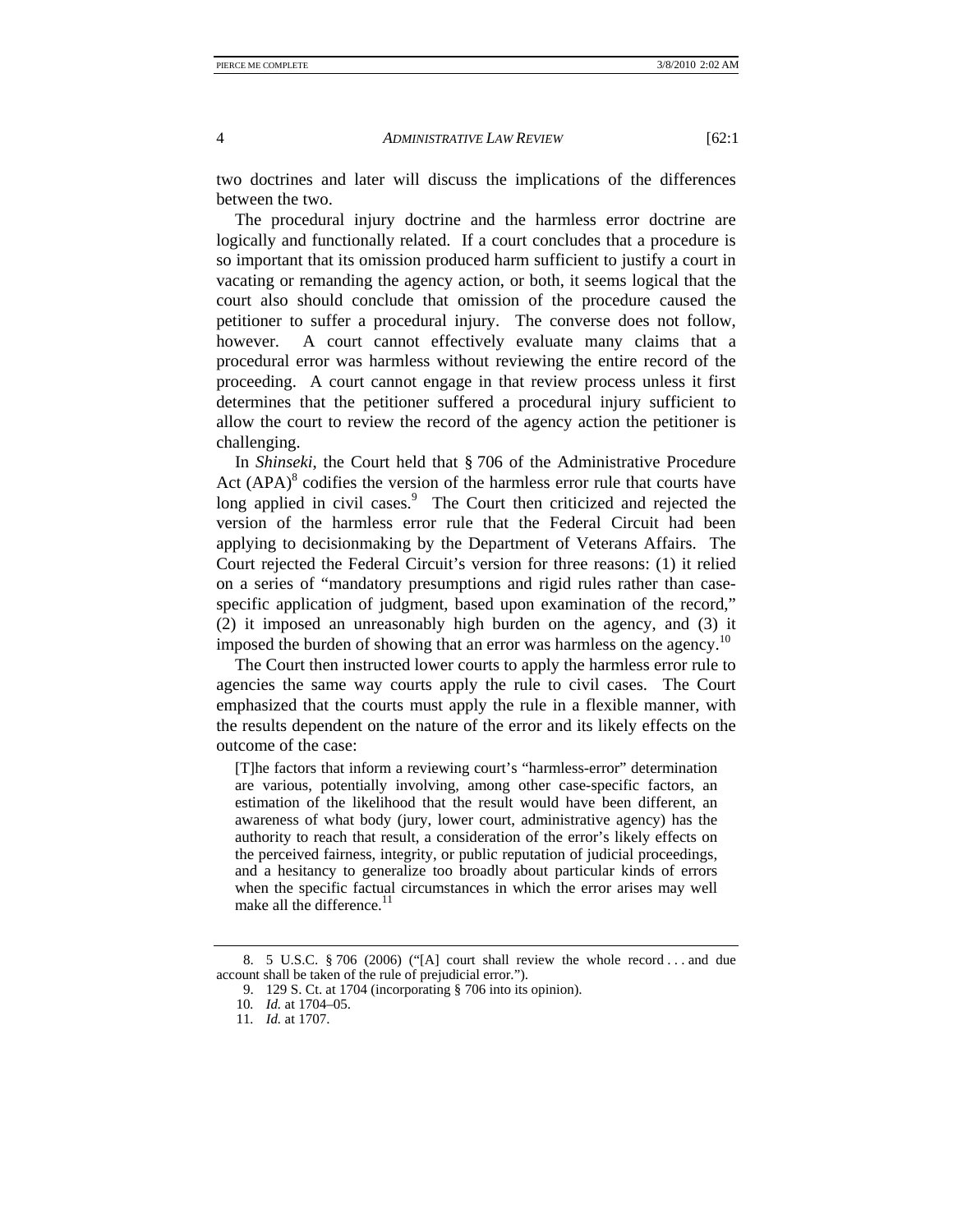The Court noted, however, that "courts may sometimes make empirically based generalizations about what kinds of errors are likely, as a factual matter, to prove harmful."<sup>12</sup>

The Court's description of the application of the harmless error rule in the context of civil cases provides an accurate overview of the complex body of case law in which it has applied the harmless error rule.<sup>13</sup> As the Court has repeatedly recognized, the harmless error rule is designed to allow courts to protect the fundamental procedural rights of parties in a manner that is consistent with avoidance of unnecessary costs in adjudicating cases. The leading treatise on civil procedure describes the rule in the following language: "At the heart of Rule 61 is the proposition that the critical consideration is the seriousness of the error, not its occurrence. The difficulty is in gauging when an error is sufficiently serious that it has defeated 'substantial justice' and affected 'the substantial rights of the parties. $1^{14}$  The treatise emphasizes that the process of determining whether an error is harmless is "highly subjective" and it cautions against broad generalizations about application of the rule.

Consistent with the Court's opinion in *Shinseki*, however, the treatise then goes on to describe some of the empirically based generalizations that are reflected in the opinions in which courts apply the harmless error rule to procedural errors of various types.15 Thus, for instance, it describes errors in admitting or excluding evidence as "prime candidates for application of the harmless error rule<sup>[1]</sup>,<sup>16</sup> while it describes the showing required to demonstrate that "denial of [a] jury trial was harmless is a very rigorous one."17 It describes errors in giving jury instructions as falling between errors in denying a jury trial and errors in making evidentiary rulings.<sup>18</sup>

It is easy to explain why courts apply the harmless error rule quite differently within these three classes of cases. The right to jury trial is so fundamental that courts should rarely forgive a judge's erroneous denial of that right by asking whether the provision of a jury trial probably would have produced a different result in the case. If courts asked that question in every case in which a judge erroneously denied a request for a jury trial, the

<sup>12</sup>*. Id.*

<sup>13</sup>*. E.g.*, Neder v. United States, 527 U.S. 1, 19–20 (1999) (noting that a court considers whether certain evidence could lead to a contrary holding); O'Neal v. McAninch, 513 U.S. 432, 434–35 (1995) (concluding that an "uncertain judge should treat the error . . . as if it affected the verdict"); Kotteakos v. United States, 328 U.S. 750, 771 (1946) (stating that misnomers cannot be considered prejudicial).

 <sup>14. 11</sup> CHARLES ALAN WRIGHT, ARTHUR R. MILLER & MARY KAY KANE, FEDERAL PRACTICE & PROCEDURE § 2883 (2d ed. 1995) (citation omitted).

<sup>15</sup>*. Id.*

<sup>16</sup>*. Id.* § 2885.

<sup>17</sup>*. Id.* § 2887.

<sup>18</sup>*. Id.* § 2886.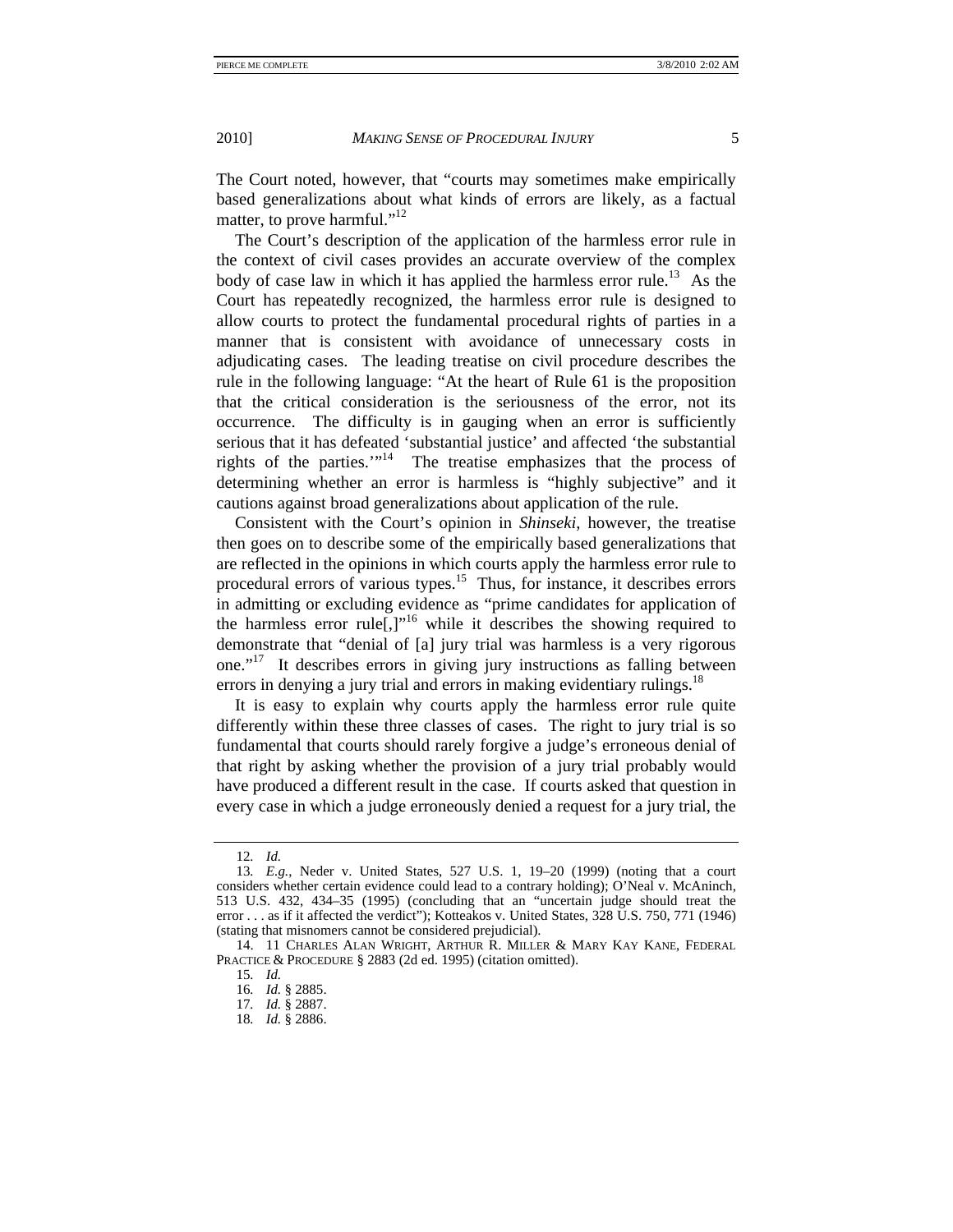answer almost always would be no. Empirical studies have consistently found that judges and juries would reach the same decision in the vast majority of cases.<sup>19</sup> Thus, if courts applied a probability test to erroneous deprivations of the right to a jury trial, they would logically conclude that the error was harmless in most cases.

With the harmless error rule applied in that manner, trial judges would soon realize that they could erroneously deny motions for jury trials at little, if any, cost. That realization inevitably would cause them to tip the balance against granting motions for jury trials in all close cases, thereby de facto eroding the right to a jury trial. Society places such a high value on the right to a jury trial that it wants judges to decide close cases by granting motions for jury trial. That result is obtained by making an erroneous decision denying a motion for jury trial costly, i.e., by applying a version of the harmless error rule that almost always yields a reversal to erroneous denials of jury trials that must then be followed by an expensive jury trial.

Erroneous evidentiary rulings raise quite different considerations. Given the complexity of the rules of evidence and the need for a judge to make a large number of evidentiary rulings in a typical trial, it is unrealistic to expect any judge to preside over a trial that is free of evidentiary errors. Even the best trial judges probably make at least a few erroneous evidentiary rulings in every trial.<sup>20</sup> Yet, a single erroneous ruling—or even a handful of erroneous rulings—is unlikely to change the outcome of a case. Moreover, society simply does not place as high a value on the right to a trial free of evidentiary errors as on the right to a jury trial. In this situation, it would be far too costly to require a retrial in every case in which a judge makes one or a few erroneous evidentiary rulings. This high cost is appropriately absorbed only in the rare case in which a circuit court, after considering all of the evidence presented, concludes that the erroneous ruling probably affected the outcome of the case.

Errors in giving jury instructions are closer to errors in making evidentiary rulings than they are to errors in refusing to grant a motion for

<sup>19</sup>*. E.g.*, Kevin M. Clermont & Theodore Eisenberg, *Trial by Jury or Judge: Transcending Empiricism*, 77 CORNELL L. REV. 1124, 1126, 1137 (1992) (demonstrating that the "win ratio" ranges from 0.85 to 1.15 in most types of cases, but is significantly more different in product liability and medical malpractice cases); Harry Kalven, Jr., *The Dignity of the Civil Jury*, 50 VA. L. REV. 1055, 1064–65 (1964) (finding vast agreement between judge and jury decisions in both criminal and personal injury cases).

 <sup>20.</sup> One way of testing the accuracy of this assertion is to ask how often an evidence student submits an error-free final exam paper. In my decades of teaching the subject to hundreds of students, I have never seen a perfect paper. I must also admit that I always discover that the answer sheet I initially made up for grading purposes has errors that I correct as I read exam papers in which one or more students did a better job of answering a question than I did. Once I detect and correct the errors in my initial answer sheet, I regrade any of the exams that I previously graded using my initially flawed answer sheet.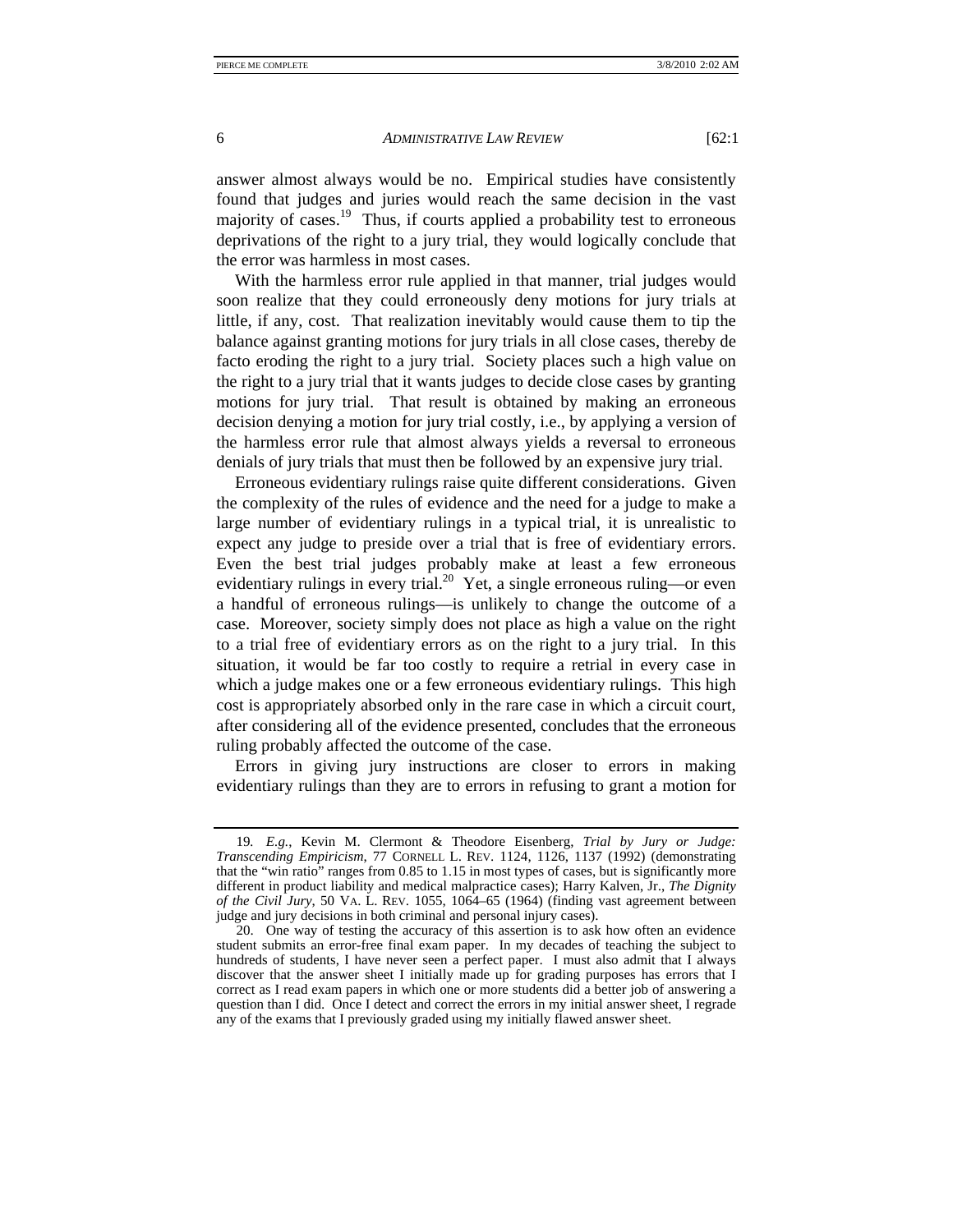jury trial. Given the number of jury instructions and the difficulty of determining the precise language that should be included in each instruction, a trial that is free of all jury instruction errors is probably as rare as a trial that is free of all erroneous evidentiary rulings. Yet, it is more likely that an erroneous jury instruction on a critical issue will affect the outcome of a case than that an erroneous evidentiary ruling will be determinative of the outcome of the case. Moreover, it is easier for circuit courts to detect serious and material errors in giving jury instructions than it is for them to detect serious and material errors in making evidentiary rulings. Circuit court judges know far more about the abstract legal principles that trial courts should reflect in jury instructions than they do about the rules of evidence that trial judges must apply every day. Most circuit court judges have never had occasion to apply the rules of evidence that trial judges regularly apply. By contrast, circuit court judges regularly announce and apply the rules of law that should be reflected in the jury instructions given by trial judges.

With two important exceptions, the application of the procedural injury doctrine should be informed by the same factors that explain the application of the harmless error rule. Both exceptions relate to the time and procedural posture of a case when a court applies each of the doctrines.

First, it is easy to apply a flexible, case-specific version of the harmless error doctrine, but it is hard to apply a flexible case-specific version of the procedural injury doctrine. By definition, a reviewing court has not yet looked in detail at the record of a proceeding when it decides whether an arguably erroneous decision depriving someone of a procedural right is so important that it justifies holding that the petitioner has suffered a procedural injury. By contrast, a reviewing court can consider the entire record of a proceeding when it decides whether an erroneous deprivation of a procedural right was harmless. It follows logically that courts must be more willing to engage in broad generalizations when they apply the procedural injury doctrine than when they apply the harmless error rule.

Second, the consequences of a determination of whether a petitioner has suffered a procedural injury caused by an agency action are different from the consequences of a determination of whether any such injury suffered by a petitioner was harmless. A determination that a petitioner did not suffer a procedural injury ends a case because the petitioner then lacks standing to obtain judicial review of the agency action. In that situation, the court never has an opportunity to decide whether the procedural injury defeated "substantial justice" and affected "the substantial rights of the parties" by considering the nature and effects of the deprivation of the procedural right in the overall context of the full record. The highly contextual casespecific harmless error rule would serve no purpose at all if courts were to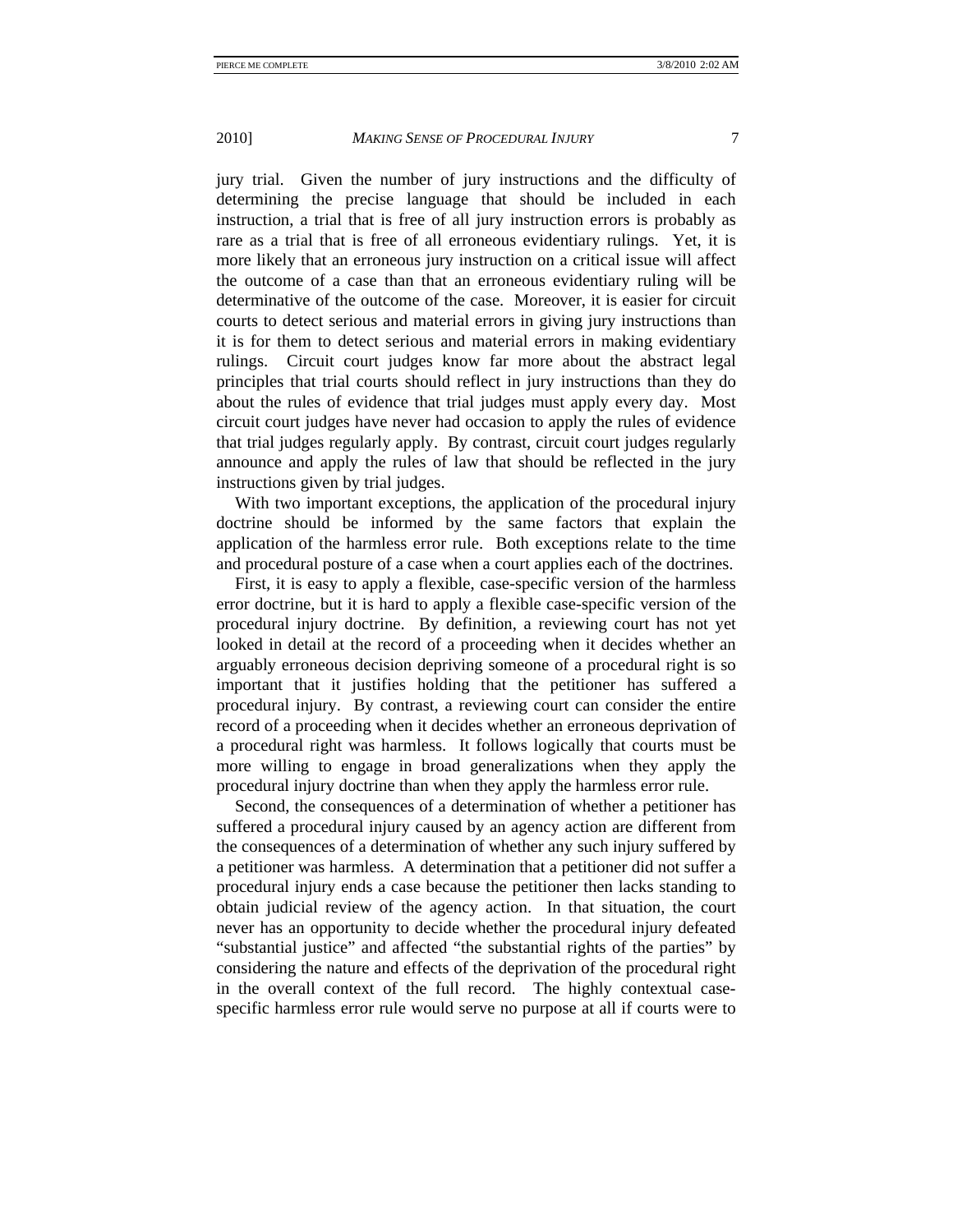apply a version of the procedural injury test that precludes a court from reviewing agency actions to determine whether omission of a required procedure constituted harmless error in light of the nature and likely effect of the omission.

By contrast, a determination that a petitioner has suffered a procedural injury gives the reviewing court the power to review the case and leaves the court with the discretion to decide that any violation of procedural rights was harmless. It also leaves the court with discretion to decide that, even if the deprivation of the procedural right was not harmless, the court should choose a remedy that keeps the costs of the decision within reasonable bounds given the severity of the deprivation of the procedural right. In short, application of a single, easy-to-meet procedural injury test leaves courts with ample means of furthering the resource-saving purpose of the harmless error rule.

This difference suggests that courts should be much more willing to engage in broad generalization in the context of procedural injury determinations than in the context of harmless error determinations. Moreover, it suggests that courts should apply a test for determining whether a petitioner suffered from a procedural injury that is easier to meet than the test the court applies to determine whether an erroneous deprivation of a procedural right constituted harmless error. With these considerations in mind, this Article turns to the circuit court opinions that apply the two types of tests to determine whether a petitioner has suffered a procedural injury.

# CIRCUIT COURT OPINIONS THAT APPLY A PLAUSIBILITY TEST

Many circuit court opinions apply an easy-to-meet plausibility test in determining whether an alleged deprivation of a procedural right qualifies as a procedural injury sufficient to support a grant of standing. Those opinions have been issued in many contexts, including the right to a hearing in an adjudication,<sup>21</sup> the right to an environmental impact statement (EIS) before an agency takes an action that significantly affects the petitioner's environment, $^{22}$  the right to notice of and opportunity to comment on a proposed legislative rule,<sup>23</sup> the right to be free from the

 <sup>21.</sup> The Supreme Court recognized with approval the universal use of a plausibility test in the context of deprivation of hearing rights in its opinion in *Lujan v. Defenders of Wildlife*. 504 U.S. 555, 572 (1992).

 <sup>22.</sup> The Court also approved of the practice in the context of environmental impact statements in *Lujan*. *Id.* at 572 n.7.

 <sup>23.</sup> Courts routinely entertain arguments by petitioners that an agency denied the petitioner the right to notice and comment conferred by APA § 553 by erroneously claiming that the rule was exempt from the notice-and-comment procedure. I have collected and described scores of such cases in my treatise. PIERCE, *supra* note 2, §§ 6.3–6.5, 7.10. I have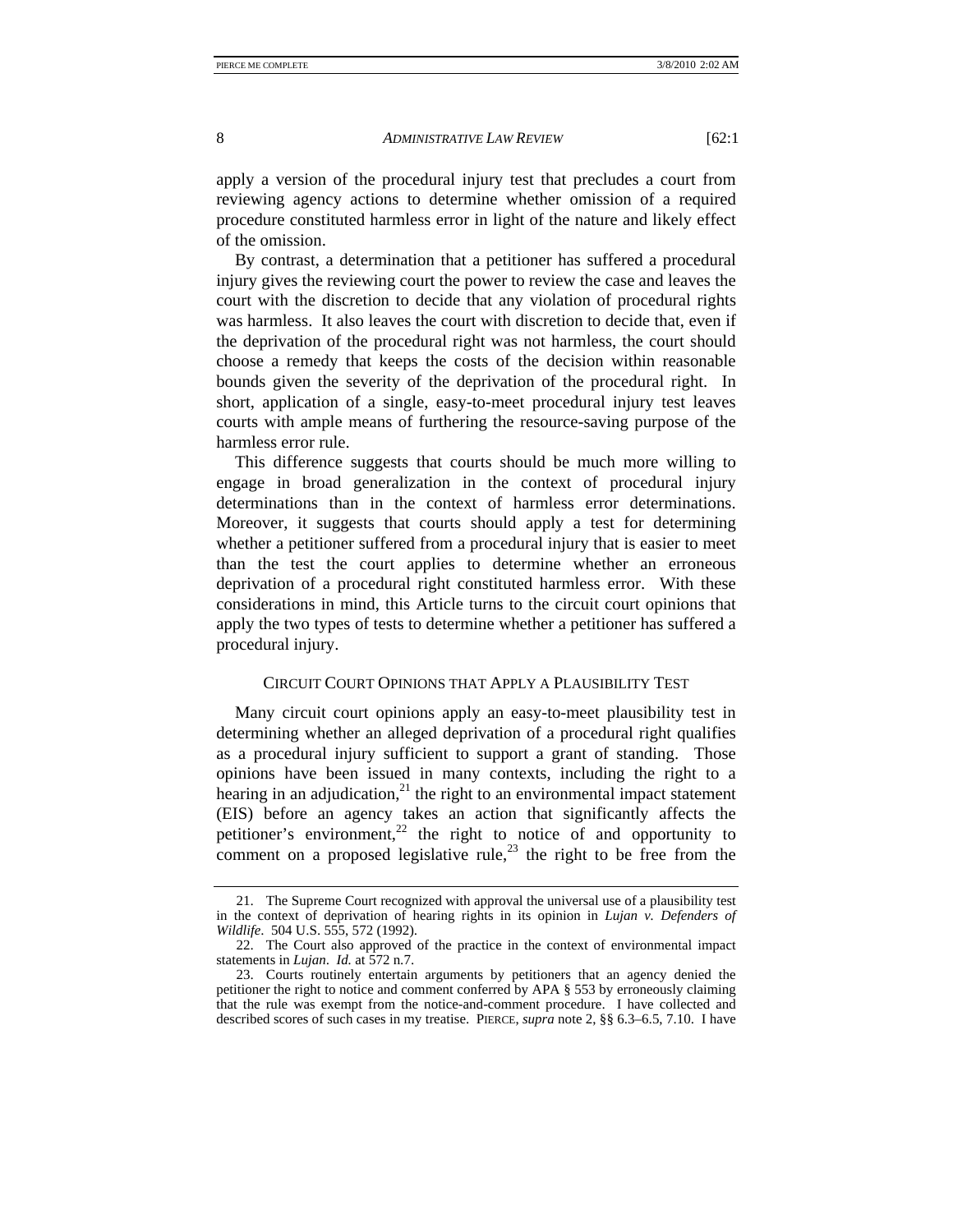potential effects of illegal ex parte communications in a formal hearing.<sup>24</sup> the right to have an enforcement proceeding decided by a forum with a constitutionally acceptable composition,<sup>25</sup> and the right to be free from the potential adverse effects of an advisory committee whose composition violates the Federal Advisory Committee Act  $(FACA)$ <sup>26</sup> Courts have not applied a probability test in any of these contexts because if they did, the petitioner would be unable to satisfy the test in the vast majority of cases. It is virtually impossible to "prove" that provision of any procedural safeguard that an agency unlawfully refused to provide would "probably" change the outcome of the case.

Each of the contexts in which courts have applied the easy-to-meet plausibility test involved alleged deprivation of procedural rights that satisfy the criteria the Supreme Court has identified as critical in applying the harmless error rule. Each involved deprivation of a fundamental procedural right. Each of the procedural rights at issue was either the subject of a Supreme Court opinion in which the Court held the right to be constitutionally required or the subject of a statute in which Congress required the agency to provide the procedure before it takes a specified class of actions. In each case, the agency's arguably unlawful deprivation of the procedural right might plausibly have affected the substantive outcome, but in each case it is impossible to determine the likelihood that it did so without first considering the merits of the case. In each of these contexts, a holding that the petitioner lacks standing because of a failure to have suffered a procedural injury would render it impossible for a court to determine the likely effects of the deprivation in the context in which it took place.

Conversely, in each of these contexts, a court can further the resourceconserving purpose of the harmless error rule even if it holds that the

not read a single such opinion in which a court has required a petitioner to show that the provision of the right to notice and comment probably would have caused the agency to issue a rule more favorable to the petitioner.

<sup>24</sup>*. E.g.*, Elec. Power Supply Ass'n v. FERC, 391 F.3d 1255, 1262 (D.C. Cir. 2004) (deciding that if FERC were involved in illegal ex parte communication, the petitioner would be adversely affected). *See generally* PIERCE, *supra* note 2, § 8.4 (discussing ex parte communications in adjudications).

 <sup>25.</sup> FEC v. NRA Political Victory Fund, 6 F.3d 821, 824 (D.C. Cir. 1993) (reiterating that less favorable treatment does not need to be shown by a petitioner if the agency was unconstitutionally constituted). *See generally* PIERCE, *supra* note 2, §§ 2.4–2.5 (outlining the relationship between separation of powers, checks and balances, and independent agencies).

 <sup>26.</sup> Courts routinely address arguments that an agency violated the Federal Advisory Committee Act (FACA) without requiring a petitioner to prove the impossible—that compliance with FACA probably would have changed the outcome of the proceeding. *E.g.*, Pub. Citizen v. U.S. Dep't of Justice, 491 U.S. 440, 447–48 (1989) (restating the Justice Department's argument that the action did not fall within FACA). For discussion of many other FACA cases, see PIERCE, *supra* note 2, § 5.19.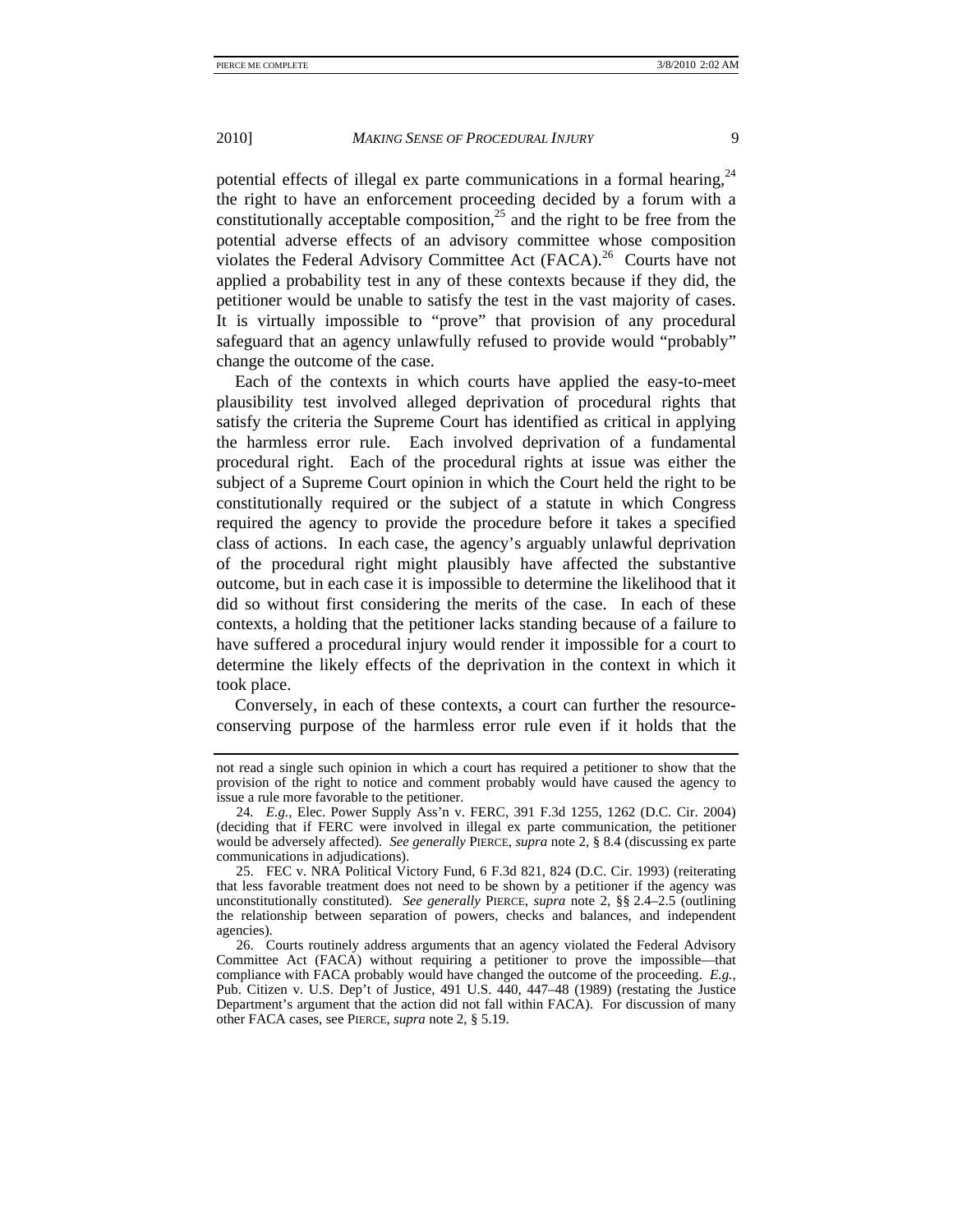petitioner has standing because of the procedural injury. The court has two opportunities to avoid imposing undue costs on agencies after it holds that a petitioner has suffered a procedural injury—by concluding that the error was harmless or by choosing a relatively low-cost remedy even if it concludes that the error was not harmless. Numerous cases illustrate both of these means of furthering the purposes of the harmless error rule.

For instance, even though courts always hold that a party has standing attributable to a procedural injury when it alleges that an agency unlawfully deprived it of a hearing that might plausibly have changed the outcome of the case, courts routinely hold that errors made in admitting or excluding evidence in such a hearing<sup>27</sup> and inadequacies in the agency's explanation of its decision after a hearing<sup>28</sup> were harmless. Similarly, while courts invariably hold that a party has standing attributable to a procedural injury when it alleges that it was unlawfully deprived of the notice-and-comment rulemaking procedure prescribed by APA § 553, courts routinely apply the harmless error rule both to agency failures to provide adequate notice of a study on which it relied<sup>29</sup> and to agency failures to adequately discuss comments submitted by parties. $30$  Moreover, courts couple their universal practice of holding that deprivation of the right to a hearing that is free from the potential adverse effects of unlawful ex parte communications qualifies as a procedural injury with regular application of the harmless error rule to such communications.<sup>31</sup>

 <sup>27.</sup> Courts are even more reluctant to reverse agencies based on erroneous evidentiary rulings than to reverse judgments in civil cases based on erroneous evidentiary rulings. *See* Richard J. Pierce, Jr., *Use of the Federal Rules of Evidence in Federal Agency Adjudications*, 39 ADMIN. L. REV. 1, 6–7 (1987) ("If an agency's statutory and regulatory provisions relating to admissibility of evidence incorporate only the A[dministrative] P[rocedure] A[ct (APA)] standard, it seems impossible for an agency action to be reversed on the basis that the agency erroneously admitted evidence. Courts routinely decline to reverse agencies on this basis.").

<sup>28</sup>*. E.g.*, Shkabari v. Gonzales, 427 F.3d 324, 328–29 (6th Cir. 2005) (averring that the inconsistencies in the agency documents lessened their credibility); Tourus Records, Inc. v. DEA, 259 F.3d 731, 739 (D.C. Cir. 2001) (pointing out that the internal memoranda were clear and therefore the DEA's rationale was reasonable). *See generally* PIERCE, *supra* note 2, § 8.5 (dissecting APA § 557(3)(A) which requires agencies to provide findings and conclusions in certain situations).

<sup>29</sup>*. E.g.*, Chamber of Commerce v. SEC, 443 F.3d 890, 900–01, 904 (D.C. Cir. 2006) (stating that the SEC's reliance on material outside the record required additional opportunities for comment). *See generally* PIERCE, *supra* note 2, § 7.3 (outlining the APA's adequate notice requirement).

<sup>30</sup>*. E.g.*, USA Group Loan Servs., Inc. v. Riley, 82 F.3d 708, 713–14 (7th Cir. 1996) (finding no fault on the part of the Secretary of Education for not adequately discussing the differences between strict liability and negligence liability as brought up in comments). *See generally* PIERCE, *supra* note 2, § 7.4 (discussing the relationship between comments and the statutory requirement of incorporating a general statement of basis and purpose, and the requirements of agencies to respond to comments).

<sup>31</sup>*. E.g.*, La. Ass'n of Indep. Producers & Royalty Owners v. FERC, 958 F.2d 1101, 1111–12 (D.C. Cir. 1992) (per curiam) (holding that no harmful error occurred when FERC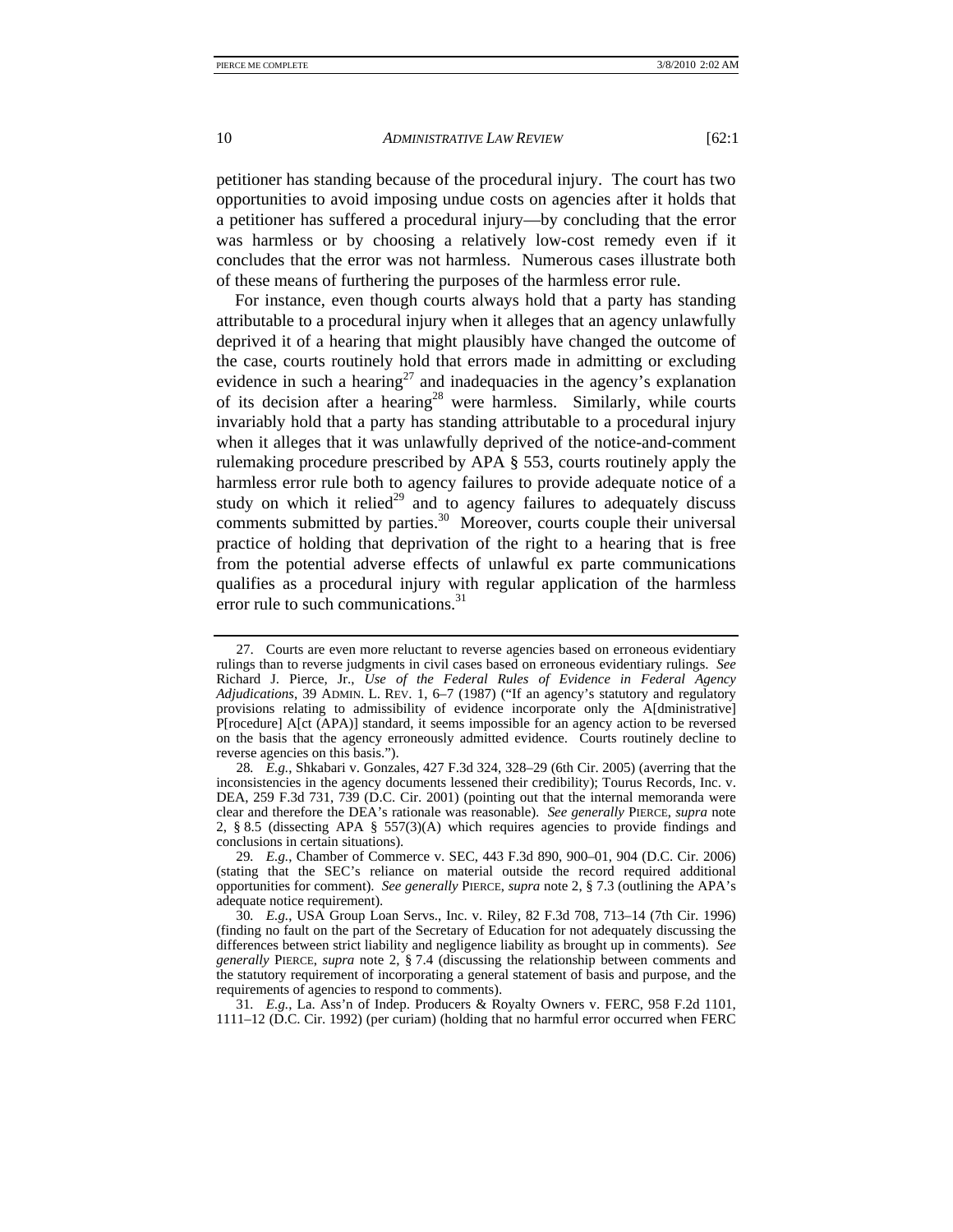Even when a court does not hold a procedural error harmless, it often furthers the resource-conserving goal of the harmless error rule by declining to impose a costly remedy. Thus, while courts invariably hold that a petitioner has standing based on a procedural injury when it alleges that an agency deprived it of the APA right to notice-and-comment rulemaking, courts frequently remand a rule without vacating when they conclude that the agency is likely to be able to correct any procedural errors on remand.<sup>32</sup> Similarly, the courts combine the universal practice of holding that a petitioner has suffered a procedural injury when the allegation is that the relevant decision was made by an agency with an unconstitutional composition, with a willingness to apply any holding on the merits prospectively only to avoid imposing undue costs on agencies.<sup>33</sup> And courts frequently refuse to vacate an agency's actions when they determine that the agency used an unlawfully composed advisory committee in making such a decision, even though they routinely hold that deprivation of the statutory right to a properly composed advisory committee qualifies as procedural injury for standing purposes.<sup>34</sup>

# CIRCUIT COURT OPINIONS THAT APPLY A PROBABILITY TEST

I have found only two opinions in which circuit courts have held that a petitioner lacked standing because of a failure to demonstrate that an agency's deprivation of a procedural safeguard probably changed the outcome of a case. Those cases are important, however, because one was a 2005 opinion in which a panel of the D.C. Circuit held that a 1996 en banc D.C. Circuit opinion requires application of the probability test in all cases in which a petitioner relies on an alleged procedural injury as the basis for

representatives engaged in ex parte communication because the appellants did not suffer prejudice as it was a purely procedural proceeding). *See generally* PIERCE, *supra* note 2, § 8.4 (discussing the role of ex parte communications in administrative adjudications).

<sup>32</sup>*. E.g.*, Heartland Reg'l Medical Ctr. v. Sebelius, 566 F.3d 193, 197–98 (D.C. Cir. 2009) (discussing how the first *Allied-Signal* factor counsels courts to remand without vacating if an agency can cure a defect by an explanation of its decision); Allied-Signal, Inc. v. NRC, 988 F.2d 146 (D.C. Cir. 1993) (creating a test to determine when courts should overrule agency decisions and when courts should remand, vacating the decision). *See generally* PIERCE, *supra* note 2, § 7.13 (describing a court's ability to overturn rules or remand without vacating in order to correct instances of error).

<sup>33</sup>*. E.g.*, Buckley v. Valeo, 424 U.S. 1, 142 (1976) (per curiam) (upholding the actions of the FEC even though the selection of its members violated statute). *See generally* PIERCE, *supra* note 2, § 2.4 (discussing the use of the Judiciary as a check on federal agencies).

<sup>34</sup>*. E.g.*, Cal. Forestry Ass'n v. U.S. Forest Serv., 102 F.3d 609, 613 (D.C. Cir. 1996) (reversing the district court's grant of summary judgment to the Forest Service because its program was in fact under FACA and therefore plaintiffs had standing to bring suit). *See generally* PIERCE, *supra* note 2, § 5.19 (discussing the Advisory Committee Act).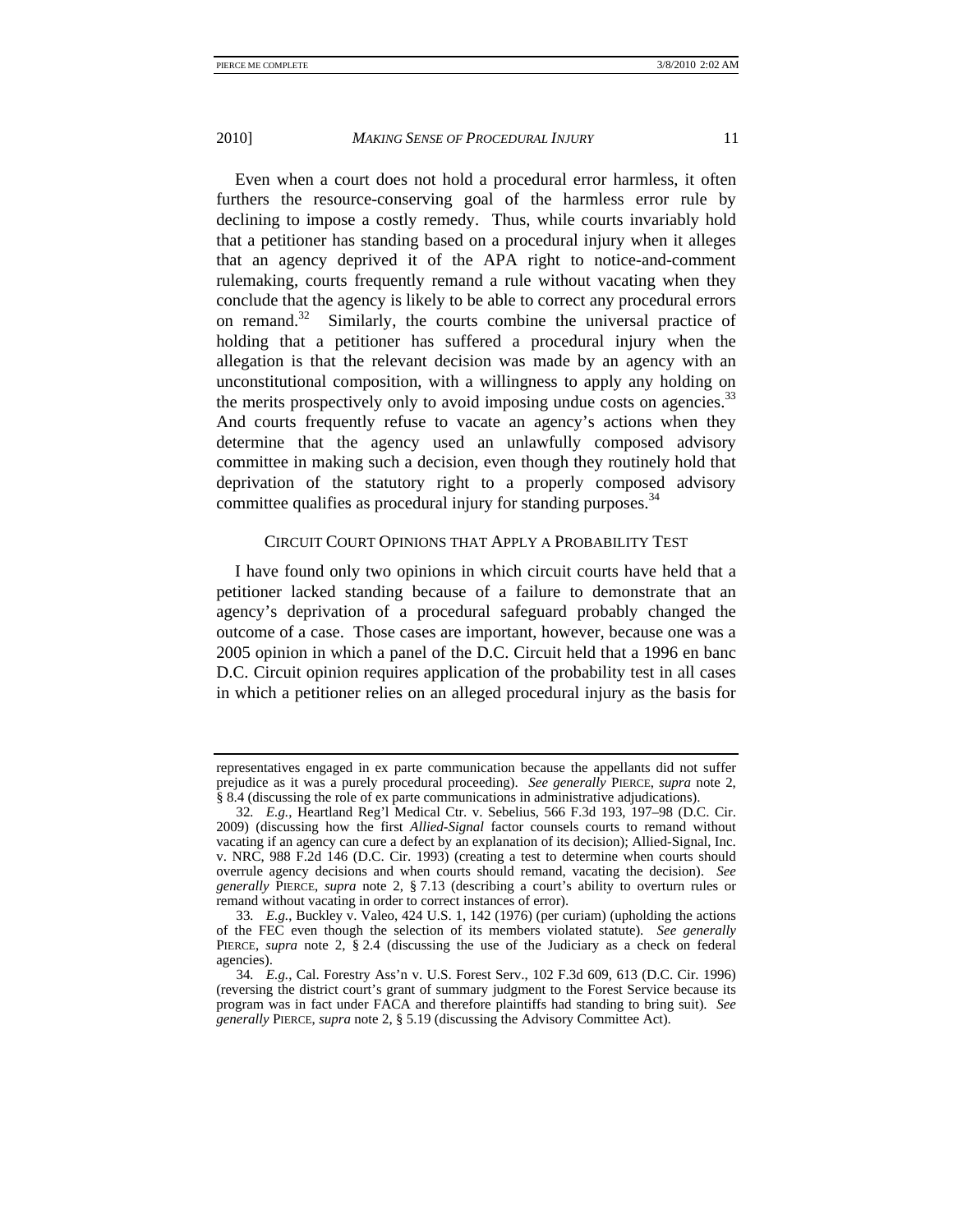standing.<sup>35</sup> If the 2005 panel opinion is correct in its characterization of the effect of the 1996 en banc opinion, the probability test will apply to the high proportion of administrative law disputes that are decided by the D.C. Circuit. Because the probability test will almost always yield a holding that a petitioner lacks standing, the D.C. Circuit's method of applying the procedural injury test has the potential to eliminate de facto the procedural standing doctrine, with major repercussions for administrative law. Uniform application of the probability test to all cases in which a petitioner claims standing based on a procedural injury would create a legal environment in which agencies could ignore virtually all constitutional and statutory procedural rights with little fear that any court would or could require them to provide the procedures.

The 2005 panel opinion was issued in *Center for Law & Education v. Department of Education*. 36 The No Child Left Behind Act required the Department of Education (DOE) to use a negotiated rulemaking process to issue a rule to govern DOE oversight of state implementation of the Act.<sup>37</sup> The Act explicitly required DOE to convene a negotiated rulemaking committee that would "provide an equitable balance between representatives of parents and students and representatives of educators and education officials  $\ldots$ <sup>38</sup> The plaintiffs, including a parent of a The plaintiffs, including a parent of a potentially affected student, objected to the composition of the committee. $39$  The plaintiffs alleged that the composition of the committee violated the statutory requirement of an equitably balanced committee because only one of the twenty-four members of the committee represented the interests of parents and students.<sup>40</sup> DOE rejected that argument and used the committee to issue a rule that the plaintiffs later claimed was objectionable on various grounds. $41$  The plaintiffs sought review of the DOE rule in district court, which held for DOE on several grounds.<sup>42</sup> The plaintiffs appealed to the D.C. Circuit, where a majority of the D.C. Circuit panel addressed only the standing issue.<sup>43</sup> It held that the plaintiffs lacked standing because they had not satisfied the procedural injury test.<sup>44</sup>

42*. See id*. at 1156 (restating that the district court found for Department of Energy on the grounds that plaintiffs lacked standing, actual injury, and causation).

43*. Id*.

 <sup>35.</sup> Ctr. for Law & Educ. v. Dep't of Educ., 396 F.3d 1152 (D.C. Cir. 2005).

 <sup>36.</sup> *Id.*

<sup>37</sup>*. Id.* at 1154.

<sup>38</sup>*. Id*. (quoting 20 U.S.C. § 6571(b)(3)(B) (2006)).

<sup>39</sup>*. Id*. at 1155–56.

<sup>40</sup>*. Id*. at 1154–55.

<sup>41</sup>*. Id*. at 1155.

<sup>44</sup>*. See id*. at 1156–62 (holding that the plaintiff lacked standing because the act did not create a right of action, the plaintiff could not show an injury to a concrete interest, and the plaintiff failed to show a causal connection). The third member of the panel wrote a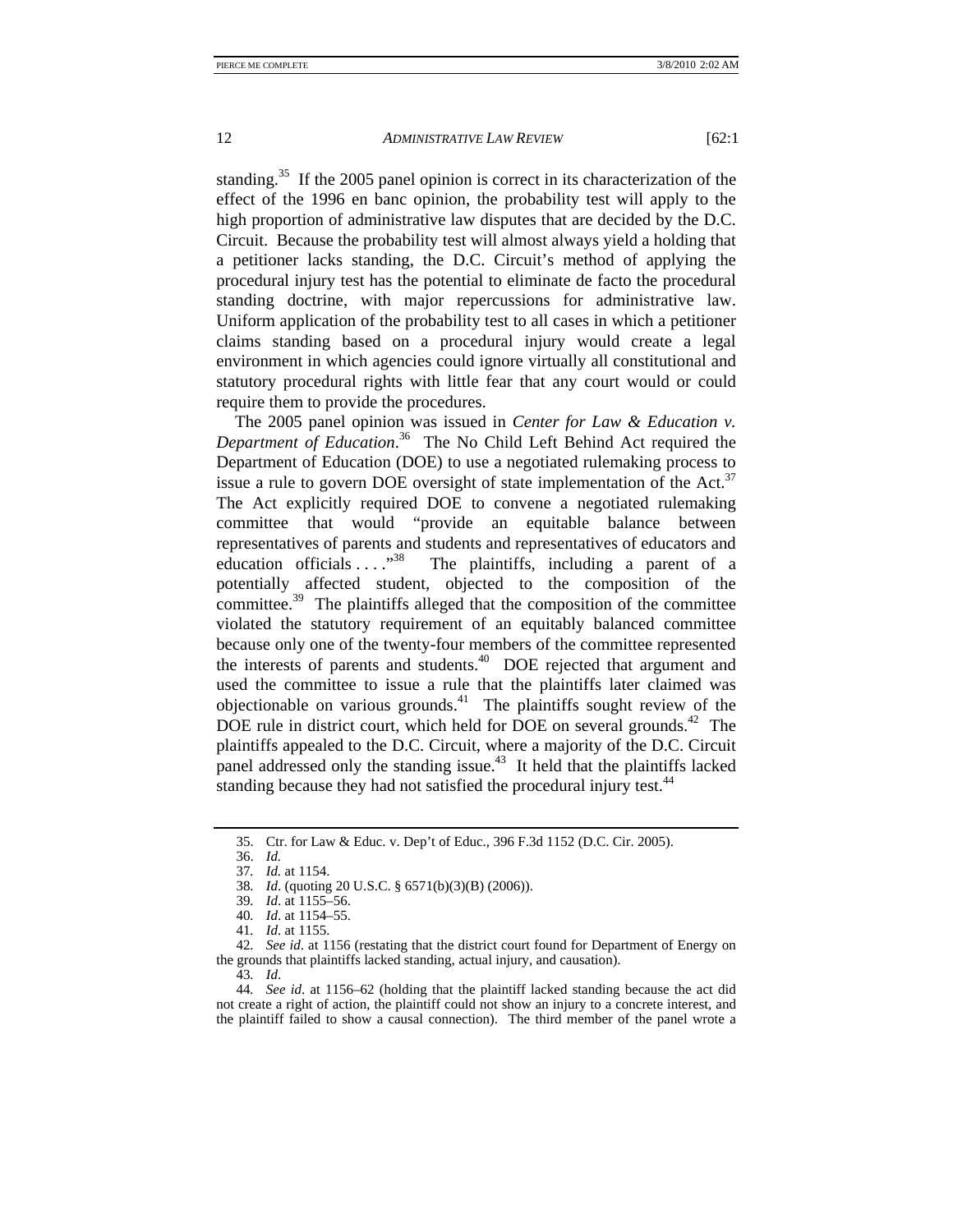The panel majority relied on the following reasoning to support its holding:

[A] procedural-rights plaintiff must demonstrate standing by "show[ing] not only that the defendant's acts omitted some procedural requirement, but also that it is substantially probable that the procedural breach will cause the essential injury to the plaintiff's own interest." In other words, while we relax the imminence and redressability requirements, the procedural-rights plaintiff must still satisfy the general requirements of the constitutional standards of particularized injury and causation.<sup>45</sup>

The panel majority concluded that the plaintiffs lacked standing because they had not demonstrated that inclusion of more representatives of parents or students on the negotiating committee *probably* would have produced a rule more favorable to their interests as parents.

This reasoning is flawed on many grounds. First, it is inconsistent with the routine judicial practice of applying a plausibility test to all other alleged deprivations of procedural rights that are rooted in statutes or in the Constitution. Thus, courts regularly hold that a petitioner has standing to obtain review of an alleged violation of the FACA requirement that an advisory committee must be "fairly balanced in terms of the points of view represented . . . ."46 That FACA requirement is remarkably similar to the statutory requirement of an "equitably balanced" committee, the deprivation of which the court found inadequate to support standing in *Center for Law & Education*. 47 Like the "equitably balanced" requirement in the No Child Left Behind Act and virtually all other statutory procedural requirements, the "fairly balanced" committee requirement of FACA could never support standing if a court used a probability test to apply it.

Second, the distinction the court drew between causation and redressability defies logic. In most situations, causation and redressability are functionally indistinguishable. In the context of most agency actions, a court can redress an injury only by vacating and remanding the agency action with instructions to the agency to correct the error that led to the judicial rejection of the agency action. Courts routinely hold that an injury caused by an agency can be redressed by a judicial decision that vacates and remands the agency action. Further, courts necessarily apply the same

concurring opinion in which he disagreed with the majority's reasoning and conclusion with respect to the procedural injury test and concurred on the basis of his belief that the petitioner had failed to demonstrate that the individual plaintiff had a concrete interest that was at stake in the rulemaking. *Id*. at 1166–68 (Edwards, J., concurring).

<sup>45</sup>*. Id*. at 1159 (majority opinion) (citation omitted) (alteration in original).

<sup>46</sup>*.* 5 U.S.C. app. § 5(b)(2) (2006). *See, e.g.*, Cal. Forestry Ass'n v. U.S. Forest Serv., 102 F.3d 609 (D.C. Cir. 1996) (finding for plaintiffs because the panel was not fairly balanced). *See generally* PIERCE, *supra* note 2, § 5.19 (discussing the balancing requirement of the Advisory Committee Act).

<sup>47</sup>*. See supra* notes 36–45 and accompanying text.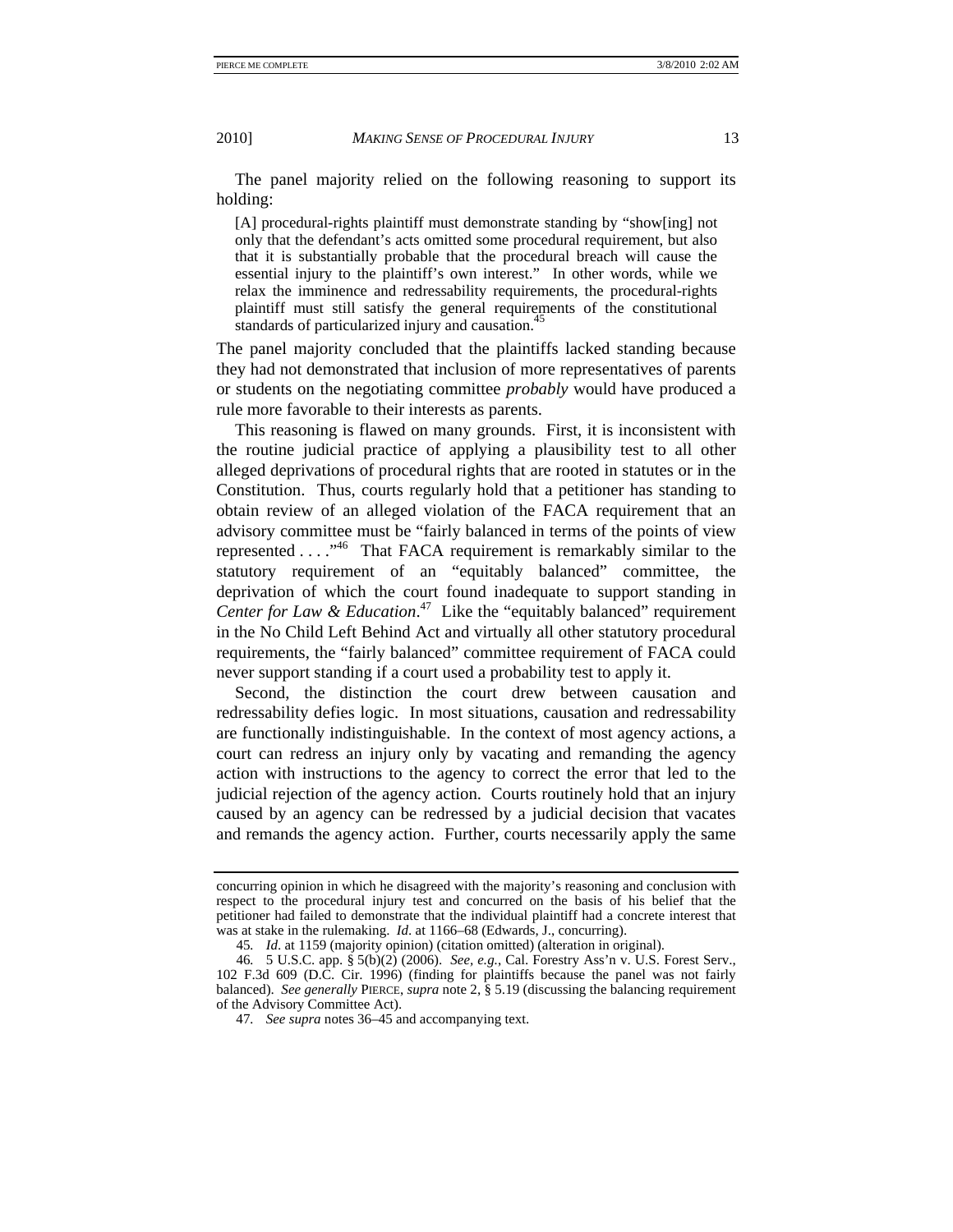test to redressability disputes and to causation disputes. It makes no sense to say that a court should apply a more relaxed test to determine whether an injury is redressable than it should apply to determine whether the challenged agency action caused the alleged injury. That reasoning would require a court to say that a judicial decision vacating and remanding an agency action can redress an injury that was not caused by the agency

Third, if courts use a probability test to apply the causation requirement of the procedural injury test, in most cases they will not have the opportunity to apply the version of the harmless error rule the Supreme Court announced in *Shinseki*. Application of the probability test to all cases in which an agency allegedly deprived a petitioner of a constitutionally or statutorily prescribed procedure would yield a holding that a court lacks Article III jurisdiction to review most agency actions to determine the effect of the alleged deprivation of a procedural right. As a result, in most such cases, a court would not be able to engage in the "casespecific application of judgment, based upon examination of the record" that the Court mandated in *Shinseki*. 48

The *Center for Law & Education* majority claimed that its application of a probability test in all procedural injury cases was required by the en banc D.C. Circuit opinion in *Florida Audubon Society v. Bentsen*. 49 If the majority interpreted *Florida Audubon Society* accurately, the D.C. Circuit must apply the probability test even if it is wrong, unless and until the en banc Circuit overrules *Florida Audubon Society*. There are reasons to be skeptical of the accuracy of the *Center for Law & Education* majority's interpretation of the *Florida Audubon Society* opinion, however. First, other D.C. Circuit panels have not interpreted the *Florida Audubon Society*  opinion to adopt a probability test for determining whether omission of a required procedure caused a procedural injury. Since the D.C. Circuit issued its en banc opinion in *Florida Audubon Society*, it has applied the easy-to-meet plausibility test in many other cases.<sup>50</sup>

Second, the *Center for Law & Education* majority adopted a simplistic interpretation of the *Florida Audubon Society* opinion that does not reflect accurately the primary concerns that caused the en banc court to hold that the Florida Audubon Society (FAS) lacked standing. In the critical passage of its opinion, the *Center for Law & Education* majority attributed the

action at issue.

 <sup>48.</sup> Shinseki v. Sanders, 129 S. Ct. 1696, 1705 (2009).

 <sup>49.</sup> *Ctr. for Law & Educ.*, 396 F.3d at 1159 (citing Fla. Audubon Soc'y v. Bentsen, 94 F.3d 658 (D.C. Cir. 1996)).

<sup>50</sup>*. E.g.*, Chamber of Commerce v. SEC, 443 F.3d 890, 896–97 (D.C. Cir. 2006) (applying the plausibility test to find that the plaintiff had standing); Chamber of Commerce v. SEC, 412 F.3d 133, 138 (D.C. Cir. 2005); Elec. Power Supply Ass'n v. FERC, 391 F.3d 1255, 1262 (D.C. Cir. 2004).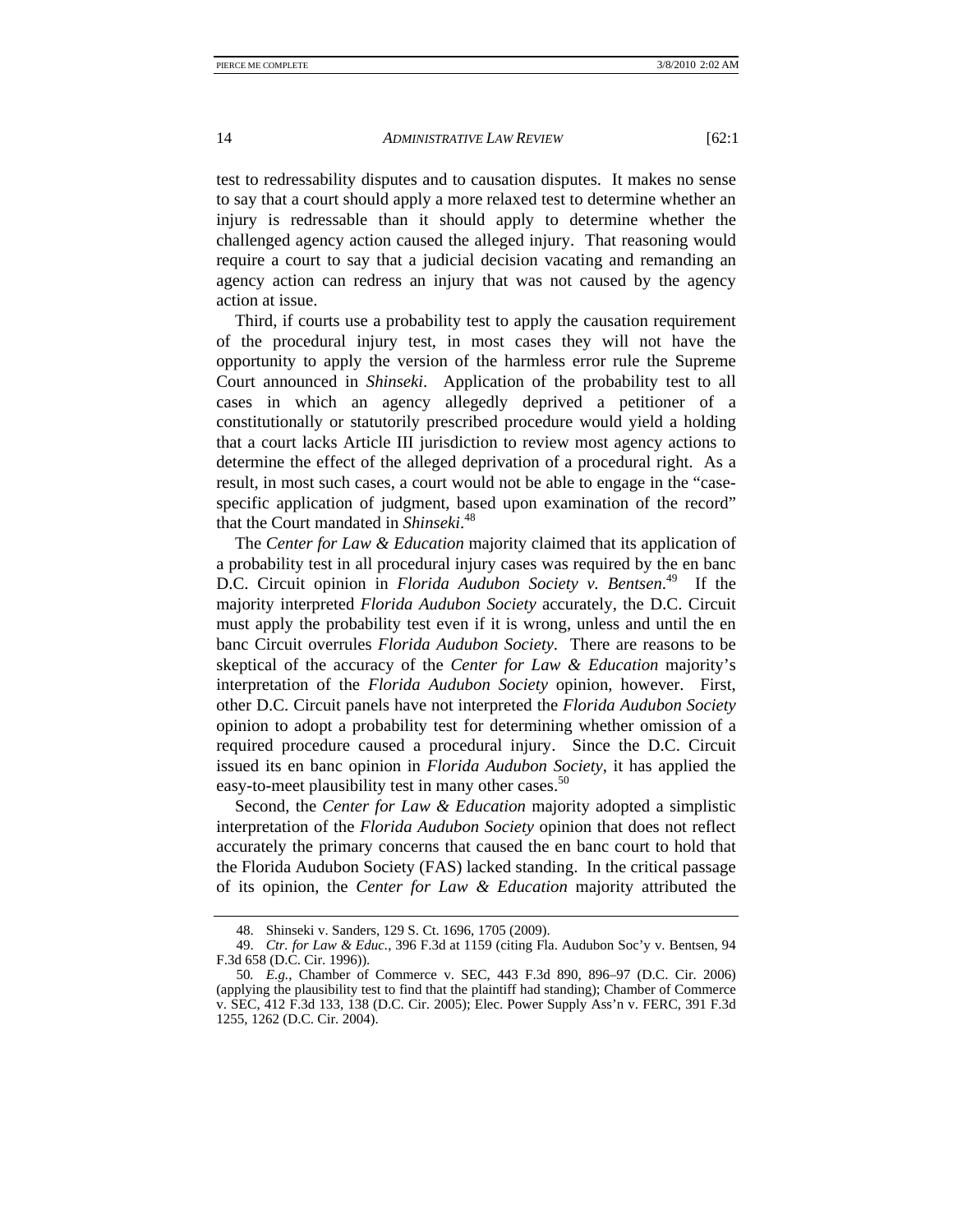following reasoning to the *Florida Audubon Society* court:

[A] procedural-rights plaintiff must demonstrate standing by "show[ing] not only that the defendant's acts omitted some procedural requirement, but also that it is substantially probable that the procedural breach will cause the essential injury to the plaintiff's own interest." In other words, while we relax the imminence and redressability requirements, the procedural-rights plaintiff must still satisfy the general requirements of the constitutional standards of particularized injury and causation.<sup>51</sup>

The first sentence in that passage is a direct quote from *Florida Audubon*  Society.<sup>52</sup> The second sentence is a misleading paraphrase of the court's lengthy discussion of standing.

The en banc court discussed many issues in the twelve-page opinion in which it held that FAS lacked standing. FAS sought review of a directive in which the Secretary of the Treasury clarified an existing rule in a way that expanded the scope of a tax credit for the use of a blend of gasoline and an additive derived from ethanol. FAS argued that the agency violated the National Environmental Policy Act by refusing to prepare an EIS before it issued the directive. According to FAS, the agency had to prepare the EIS because the directive was a major federal action that affected the environment.53

FAS argued that it had standing derivative of the standing of its members who viewed wildlife in areas near farm lands. FAS argued that the directive injured its members because the clarification in the directive would encourage farmers to plant more corn, which in turn would cause more agriculture-related pollution, which would then have adverse effects on the wildlife that FAS members liked to observe in the vicinity of farm lands.<sup>54</sup> As I read the en banc opinion, the holding had little if anything to do with the procedural injury doctrine. The holding was based on the en banc court's skepticism with respect to the lengthy alleged causal chain between the challenged agency action and the concrete injury alleged as the basis for the FAS claim of standing.

The opinion has many passages that support my interpretation. The court divided the standing inquiry into two parts:

As in all cases, standing in an EIS suit requires adequate proof of causation. The conceptual difficulty with this requirement, in this type of case, is that an adequate causal chain must contain at least two links: one connecting the omitted EIS to some substantive government decision that may have been wrongly decided because of the lack of an EIS and one connecting that

 <sup>51. 396</sup> F.3d at 1159 (citation omitted) (alteration in original).

 <sup>52. 94</sup> F.3d at 664–65.

<sup>53</sup>*. Id.* at 662.

<sup>54</sup>*. Id.*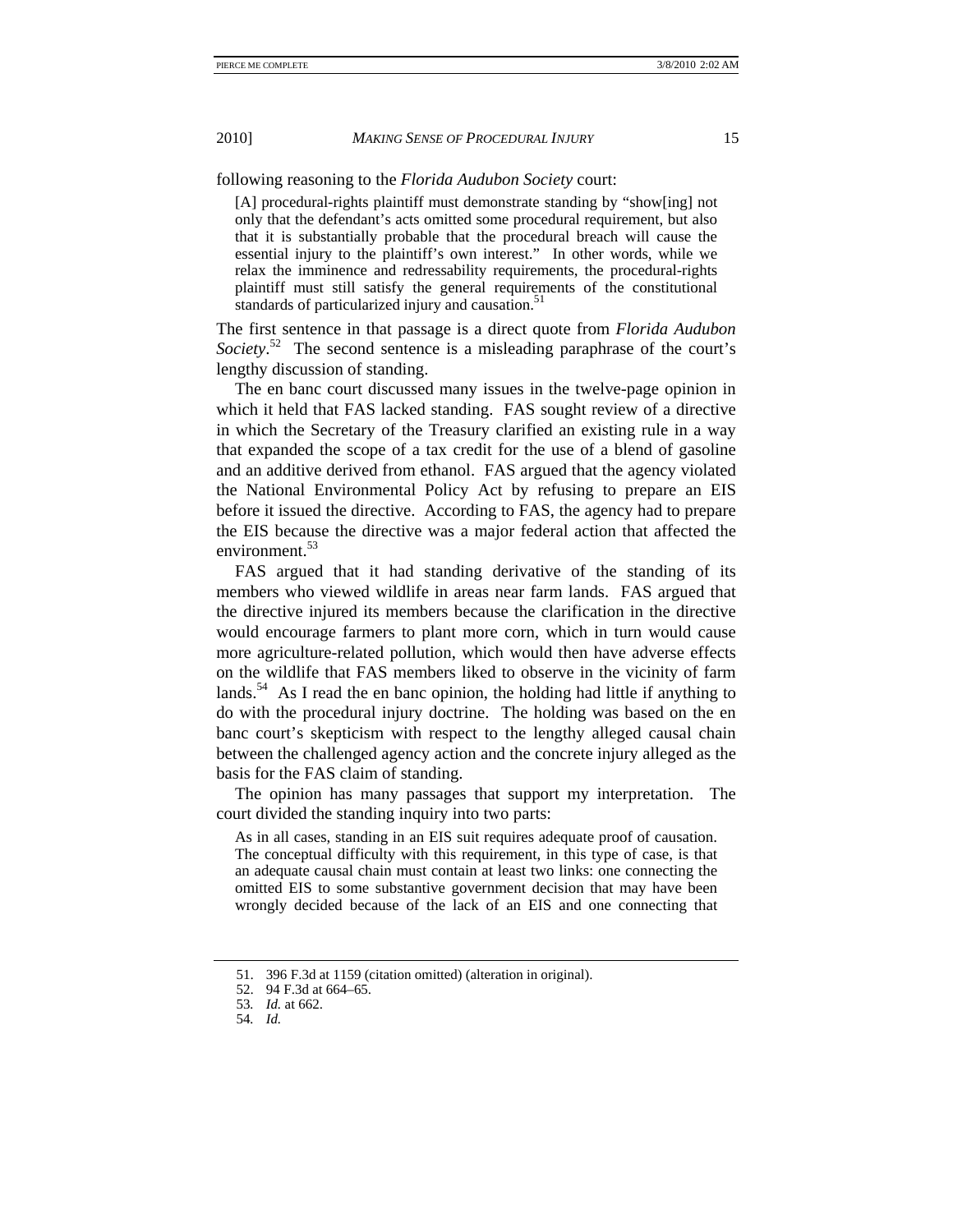substantive decision to the plaintiff's particularized injury.<sup>55</sup>

The court had no difficulty resolving the first part of the causal inquiry in favor of the petitioner. The court recognized that the petitioner had linked the failure to prepare an EIS adequately with the agency action the petitioner challenged.56 The court had no choice but to recognize the adequacy of the causal link between failure to prepare an EIS and an agency action because the Supreme Court used the adequacy of that causal relationship to illustrate its point that "procedural rights are special" in its 1992 opinion in *Lujan v. Defenders of Wildlife*. 57

The court described the reasoning in the district court opinion it upheld in a manner that focused on the court's real concern:

[T]he district court dismissed as "speculative" appellants' argument that the tax credit, by increasing the market for ETBE, would stimulate production of the corn, sugar cane and sugar beets necessary to make the ethanol from which ETBE is derived, and that this increased crop production would, in turn, necessarily result in more agricultural cultivation, with its accompanying environmental dangers, in regions that border wildlife areas appellants (or their members) use and enjoy. The court declared that, even if it presumed that the tax credit would increase corn and sugar production, appellants had advanced no credible evidence that the increased production would necessarily harm or even occur near the wildlife areas in Michigan, Minnesota, and Florida that appellants visit. Because appellants had not established a geographic nexus between the harm they asserted that the tax credit will likely cause and lands that appellants—or their members—use, the court ruled that appellants had not suffered the particularized injury necessary for standing.

The court then made explicit the basis for its holding:

Appellants in this case premise their claims of particularized injury and causation on a lengthy chain of conjecture. In brief, appellants contend that the tax credit will cause more ETBE production, which in turn will cause more ethanol production, which consequently will cause more production of the corn and sugar necessary for ethanol, which will then cause more agricultural pollution, which, as this pollution is likely to occur on farmland bordering wildlife areas appellants visit, is also likely to harm the areas visited by appellants. As we are reviewing a motion for summary judgment, we require specific facts, not "mere allegations," to substantiate each leap necessary for standing. Because appellants have not adequately demonstrated either an injury to their particularized interest or that defendant's actions created a "substantial probability" of this injury, we conclude that they lack standing to sue for preparation of an  $EIS$ <sup>5</sup>

<sup>55</sup>*. Id*. at 668.

<sup>56</sup>*. See id*. at 667–68 (stating that appellants merely proffered expert testimony that a harm might occur and that such speculation is not sufficient for standing).

 <sup>57. 504</sup> U.S. 555, 572 n.7 (1992).

 <sup>58. 94</sup> F.3d at 662.

<sup>59</sup>*. Id*. at 666 (citations omitted).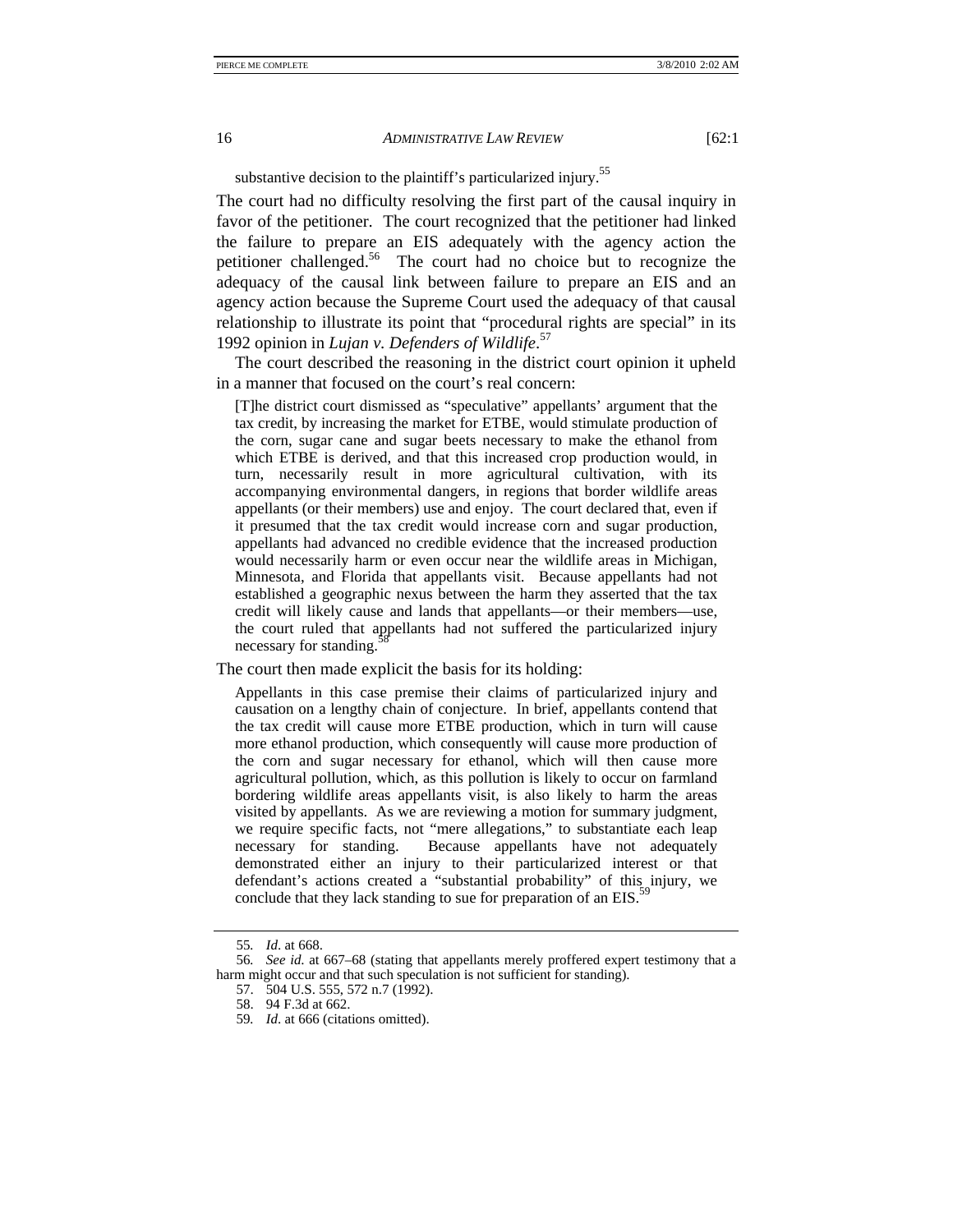In other words, the holding that FAS lacked standing had nothing to do with the procedural injury doctrine—the required causal relationship between the failure to provide a required procedure and the challenged agency action. It was based instead on the court's conclusion that there was an inadequate causal link between the challenged agency action and the concrete injury the petitioner alleged.

The majority of the en banc court may or may not have been right with respect to its determination that the petitioner failed to establish an adequate causal link between the agency directive and the concrete injury alleged—reduced pleasure from viewing wildlife in areas near farm lands. I find the dissenting opinion of four judges more persuasive than the opinion of the six-judge majority on that issue. Even if one accepts the majority's reasoning, however, as all D.C. Circuit panels must, unless and until the en banc court overrules the opinion, the opinion does not hold that a court must apply a probability test in determining whether a petitioner has suffered a procedural injury sufficient to support standing.

# **CONCLUSION**

My attempt to use the harmless error rule as a point of entry in attempting to understand the procedural injury doctrine has persuaded me that the many cases in which courts apply an easy-to-meet plausibility test to determine whether there is an adequate causal relationship between the omitted procedure and the challenged action are correct. Application of the plausibility test to determine whether a petitioner has standing to challenge an agency action where an agency allegedly deprived a petitioner of a required procedural safeguard allows a court to review the entire record of the case to decide: (1) whether the agency was required to provide the procedure; (2) if so, whether the agency deprived the petitioner of that procedure; (3) if so, whether any such deprivation of a procedural right was harmless; and (4) even if the deprivation was not harmless, whether it was sufficiently serious enough to justify granting the often costly remedy of vacating and remanding the challenged agency action.

Application of a probability test has the opposite result. Because it is usually impossible to demonstrate that the provision of a required procedure—a hearing, an EIS, or notice and comment—probably would change the results in a case, application of a probability test would have many unfortunate results. It would devalue the procedures required by the Constitution and by statutes by encouraging agencies to deny procedural safeguards in all close cases. It would deprive courts of the opportunity to decide important cases in which agencies allegedly deprived a party of such a right. It would also render irrelevant the nuanced and fact-specific harmless error rule because courts rarely, if ever, would be in a position to